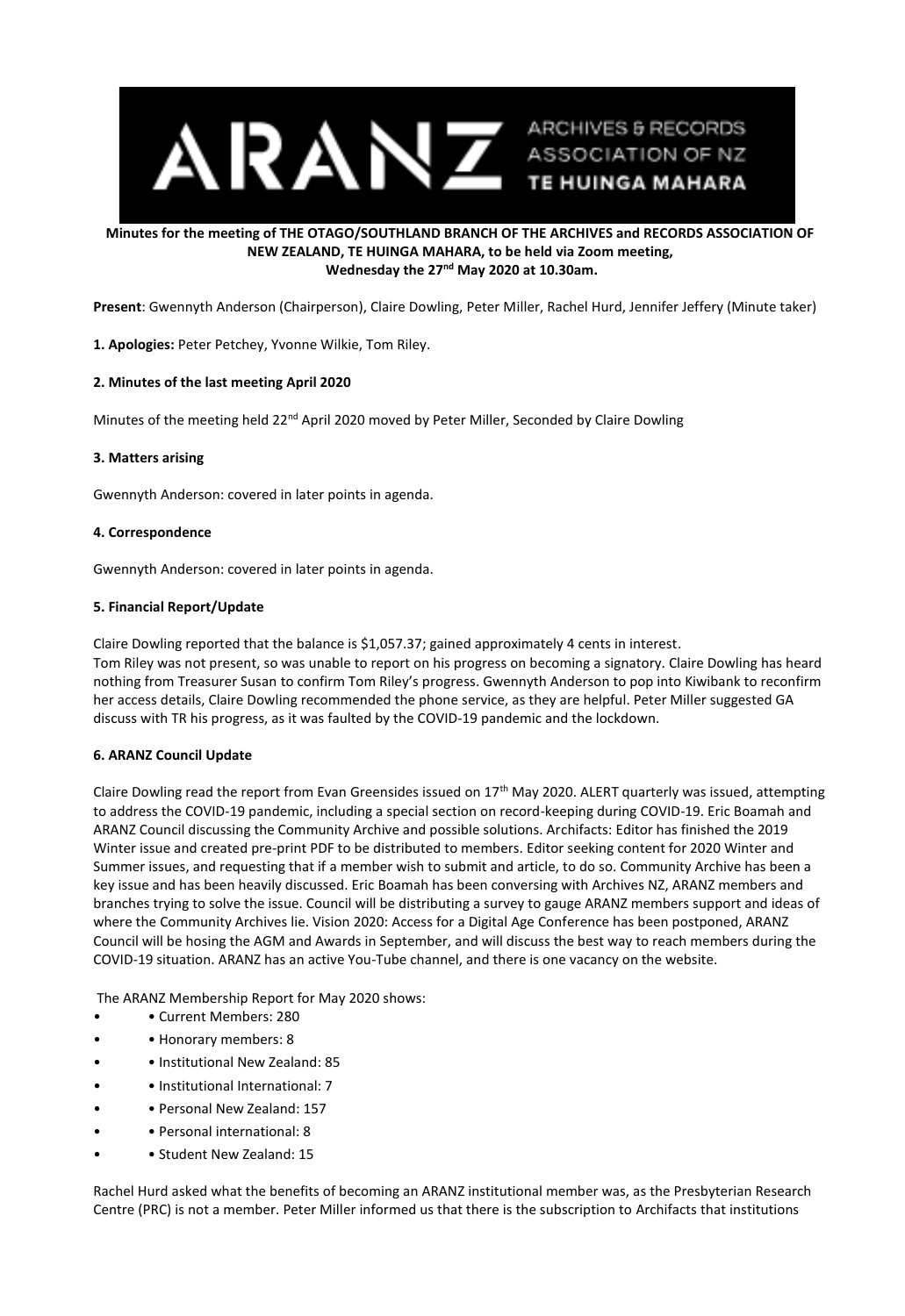would still have access to, if individual members left an institution. Peter Miller suggested to ask Yvonne Wilkie about the status of the PRC.

# **7. Information and records management (IRM) group update**

Claire reported that the IRM meeting was held over Zoom, and managed to attract 19 members, some who are not currently reside in Dunedin. Alison Breese spoke. Gwennyth Anderson mentioned that Zoom might be a way to attract more participants in the future, and CD agreed that meeting virtually would be a component of going forward. Anthony Moss from Archives New Zealand, Wellington, was eager to become a more active participant. GA and Peter Miller both agreed that the Zoom interactions were encouraging and positive.

### **8. Update: Listing of Branch Records at Hocken for Beaglehole**

- Gwennyth Anderson: Holding

#### **9. Update: School of Mines Records [Holding]**

-Gwennyth Anderson: Holding

#### **10. Update: DCC Archives, records and heritage collections**

Peter Miller drafted a submission along with Gwennyth Anderson, Peter Petchey and Stuart Strachan. This submission was followed by a hearing on Tuesday 5<sup>th</sup> May 2020 via Zoom, with five minutes to present, and five minutes for questions and answers. PM reported that there was a number of councillors who asked questions, including inquiries about the current state of the pipes in the DCC archives. The aim is to get the councillors to see a purpose-built facility, for example, Archives New Zealand on 556 George Street, Dunedin. PM informed ARANZ committee that there was no set date for replying to the inquiry, but at the end of May the DCC councillors will be meeting to make a decision, and a response will be received in late June. Discussion regarding obtaining a proposal of a purpose-built structure. If DCC councillors response is not positive, PM suggested we draft a proposal for the 10 year plan, with the aim to directly meet with each councillor – this was planned for this year, but with COVID-19, it was impossible.

## **11. Update: Community Archives**

Peter Miller reported that ARANZ President Eric Boamah is taking up the matter of Community Archives strongly. There is a call to ask ARANZ members and users of the Community Archives what their feelings are towards its closure. A proposal of a small group (approximately 12 people) who will help navigate its future. PM is planning on being on the committee. First task is to issue a survey to get evidence of the Community Archive's importance and should be sent to ARANZ and non-ARANZ members. Second task is to find a host for the Community Archive. Suggestions of a symposium at the ARANZ AGM held in September 2020. Lorraine Johnston is eager to assist. Gwennyth Anderson inquired if it was still accessible, Peter Miller said the best way to access it is through the National Library website. Rachel Hurd added that it is an important asset to smaller institutions to be represented. PM and GA agreed that the survey should go out to all archives, big and small, to gain support. PM stated that we need evidence that the Community Archives are important, and that this evidence needs to be strong. The survey should allow for comments at the bottom to allow expression.

#### **12. Event Planning 2020**

Gwennyth Anderson sent email to Barbara Brookes about the talk she was to deliver, and inquired about a Podcast. BB was struggling with the workload of her lectures, so declined. BB informed GA that she is to deliver a talk at the Hocken Library at the end of the year, regarding the changing ways of engaging in research and the access of archives, which ARANZ could be included in. Peter Miller said that with the new limitations of 100 plus, events could be held. Claire Dowling stated there would be hesitation amongst the public to attend large gatherings. CD also stated we do not know when the rules will change, and who they will apply to, so making events into the future might be difficult. CD also mentioned it might be hard to get a venue. PM suggested we discuss later in June. GA claimed it might be easier to plan an event closer to the AGM/incorporate it into the AGM. GA proposed that the Otago/Southland AGM be held before the ARANZ AGM (which is to be held in September – perhaps Otago/Southland Branch held in August?)

Peter Miller suggested at Q and A via Zoom, considering the success of Claire Dowling's IRM meetings (with speaker Alison Breeze). Suggestions of Anna Blackman, Anne Jackman and Rachel Hurd giving a casual 20 minute Zoom talk regarding what the experience has been like working with archives during COVID-19. Ideas from Peter Miller included what was it like in terms of staffing? How the archives/archival repository were maintained and managed? How did staff work from home? How did archival repositories deal with donations/collections during lockdown? Did archival